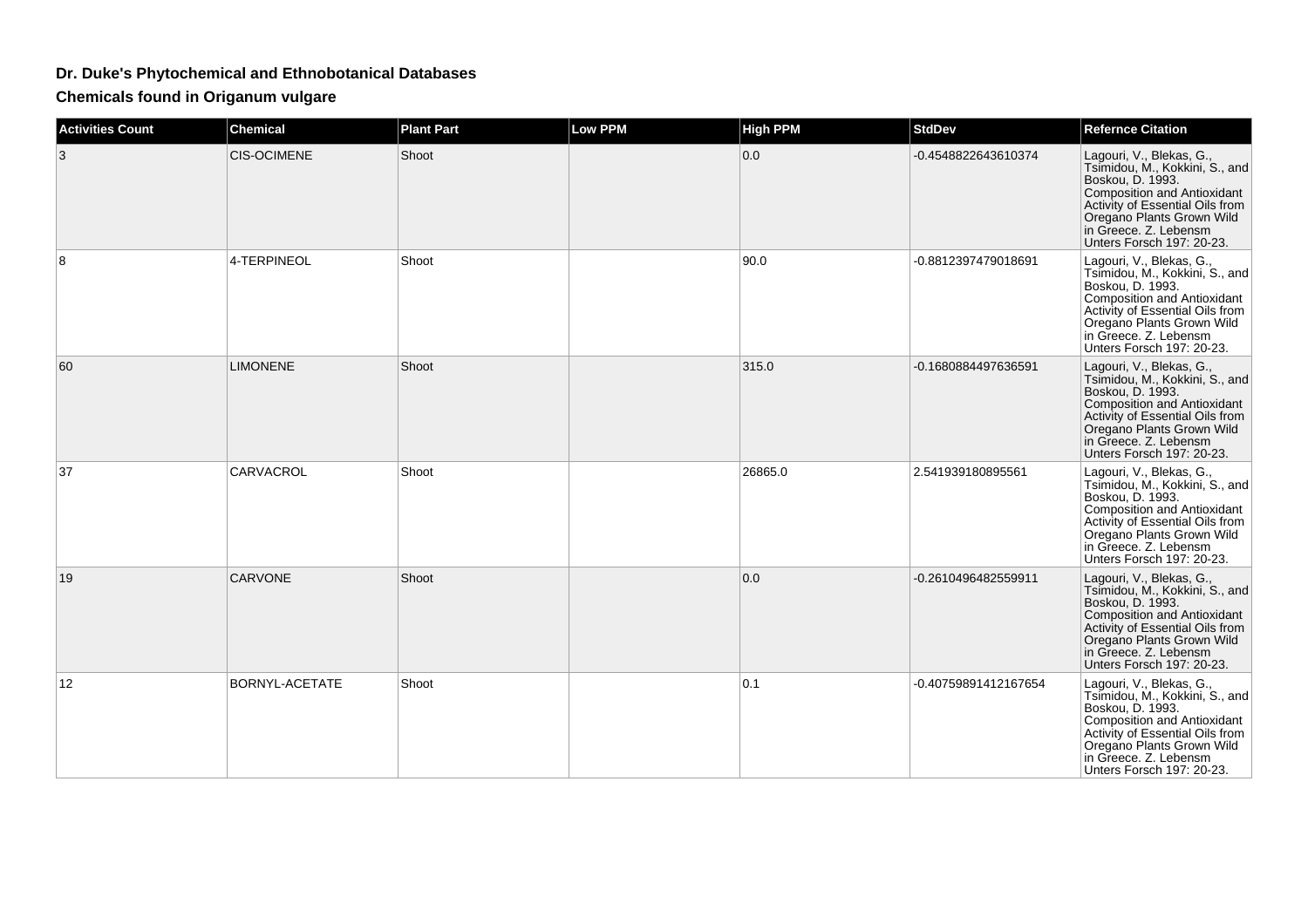| <b>Activities Count</b> | <b>Chemical</b>    | <b>Plant Part</b> | <b>Low PPM</b> | <b>High PPM</b> | <b>StdDev</b>        | <b>Refernce Citation</b>                                                                                                                                                                                                                   |
|-------------------------|--------------------|-------------------|----------------|-----------------|----------------------|--------------------------------------------------------------------------------------------------------------------------------------------------------------------------------------------------------------------------------------------|
| 9                       | <b>CAMPHENE</b>    | Shoot             |                | 45.0            | -0.1301244734991833  | Lagouri, V., Blekas, G.,<br>Tsimidou, M., Kokkini, S., and<br>Boskou, D. 1993.<br>Composition and Antioxidant<br>Activity of Essential Oils from<br>Oregano Plants Grown Wild<br>in Greece. Z. Lebensm<br>Unters Forsch 197: 20-23.        |
| 13                      | <b>BETA-PINENE</b> | Shoot             |                | 45.0            | -0.11794822555659927 | Lagouri, V., Blekas, G.,<br>Tsimidou, M., Kokkini, S., and<br>Boskou, D. 1993.<br><b>Composition and Antioxidant</b><br>Activity of Essential Oils from<br>Oregano Plants Grown Wild<br>in Greece. Z. Lebensm<br>Unters Forsch 197: 20-23. |
| 35                      | <b>BORNEOL</b>     | Shoot             |                | 45.0            | -0.3552778127264526  | Lagouri, V., Blekas, G.,<br>Tsimidou, M., Kokkini, S., and<br>Boskou, D. 1993.<br><b>Composition and Antioxidant</b><br>Activity of Essential Oils from<br>Oregano Plants Grown Wild<br>in Greece. Z. Lebensm<br>Unters Forsch 197: 20-23. |
| 6                       | BETA-BISABOLENE    | Shoot             |                | 270.0           | 0.10032152040413772  | Lagouri, V., Blekas, G.,<br>Tsimidou, M., Kokkini, S., and<br>Boskou, D. 1993.<br><b>Composition and Antioxidant</b><br>Activity of Essential Oils from<br>Oregano Plants Grown Wild<br>in Greece. Z. Lebensm<br>Unters Forsch 197: 20-23. |
| 71                      | <b>THYMOL</b>      | Shoot             |                | 6165.0          | 1.3078251004831116   | Lagouri, V., Blekas, G.,<br>Tsimidou, M., Kokkini, S., and<br>Boskou, D. 1993.<br>Composition and Antioxidant<br>Activity of Essential Oils from<br>Oregano Plants Grown Wild<br>in Greece. Z. Lebensm<br>Unters Forsch 197: 20-23.        |
| 3                       | AROMADENDRENE      | Shoot             |                | 0.0             | -0.1813548078835214  | Lagouri, V., Blekas, G.,<br>Tsimidou, M., Kokkini, S., and<br>Boskou, D. 1993.<br>Composition and Antioxidant<br>Activity of Essential Oils from<br>Oregano Plants Grown Wild<br>in Greece. Z. Lebensm<br>Unters Forsch 197: 20-23.        |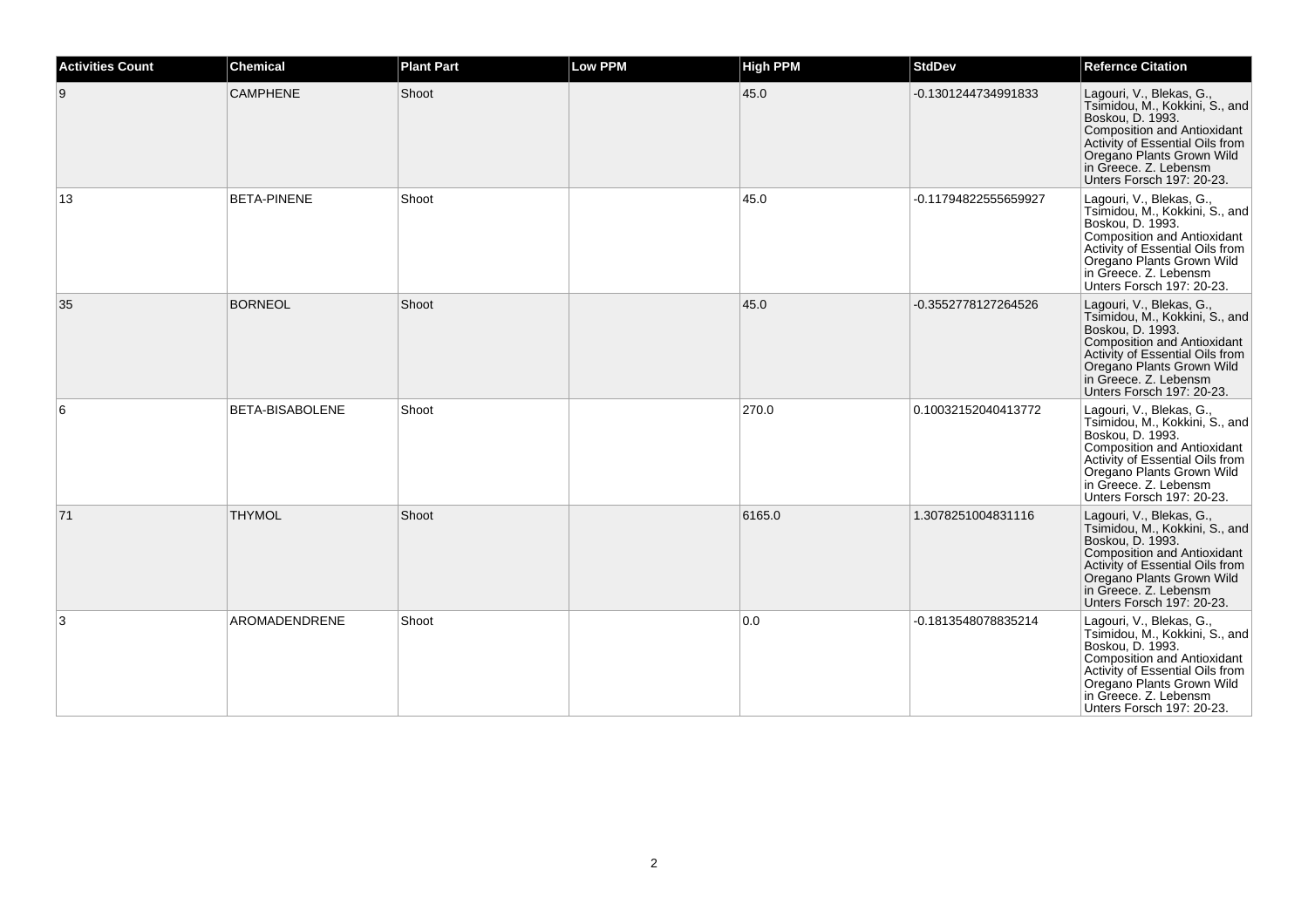| <b>Activities Count</b> | <b>Chemical</b>    | <b>Plant Part</b> | <b>Low PPM</b> | <b>High PPM</b> | <b>StdDev</b>        | <b>Refernce Citation</b>                                                                                                                                                                                                                   |
|-------------------------|--------------------|-------------------|----------------|-----------------|----------------------|--------------------------------------------------------------------------------------------------------------------------------------------------------------------------------------------------------------------------------------------|
| 9                       | <b>TERPINOLENE</b> | Shoot             |                | 0.0             | -0.8058454203706209  | Lagouri, V., Blekas, G.,<br>Tsimidou, M., Kokkini, S., and<br>Boskou, D. 1993.<br>Composition and Antioxidant<br>Activity of Essential Oils from<br>Oregano Plants Grown Wild<br>in Greece. Z. Lebensm<br>Unters Forsch 197: 20-23.        |
| 23                      | ALPHA-TERPINEOL    | Shoot             |                | 0.0             | -0.28583770567772854 | Lagouri, V., Blekas, G.,<br>Tsimidou, M., Kokkini, S., and<br>Boskou, D. 1993.<br><b>Composition and Antioxidant</b><br>Activity of Essential Oils from<br>Oregano Plants Grown Wild<br>in Greece. Z. Lebensm<br>Unters Forsch 197: 20-23. |
| 16                      | P-CYMENE           | Shoot             |                | 3420.0          | 2.2097266155075714   | Lagouri, V., Blekas, G.,<br>Tsimidou, M., Kokkini, S., and<br>Boskou, D. 1993.<br><b>Composition and Antioxidant</b><br>Activity of Essential Oils from<br>Oregano Plants Grown Wild<br>in Greece. Z. Lebensm<br>Unters Forsch 197: 20-23. |
| 13                      | ALPHA-TERPINENE    | Shoot             |                | 495.0           | 0.9059799637825472   | Lagouri, V., Blekas, G.,<br>Tsimidou, M., Kokkini, S., and<br>Boskou, D. 1993.<br><b>Composition and Antioxidant</b><br>Activity of Essential Oils from<br>Oregano Plants Grown Wild<br>in Greece. Z. Lebensm<br>Unters Forsch 197: 20-23. |
| 22                      | <b>MYRCENE</b>     | Shoot             |                | 585.0           | 0.32536163094478565  | Lagouri, V., Blekas, G.,<br>Tsimidou, M., Kokkini, S., and<br>Boskou, D. 1993.<br>Composition and Antioxidant<br>Activity of Essential Oils from<br>Oregano Plants Grown Wild<br>in Greece. Z. Lebensm<br>Unters Forsch 197: 20-23.        |
| 28                      | ALPHA-PINENE       | Shoot             |                | 225.0           | -0.12500881958536136 | Lagouri, V., Blekas, G.,<br>Tsimidou, M., Kokkini, S., and<br>Boskou, D. 1993.<br>Composition and Antioxidant<br>Activity of Essential Oils from<br>Oregano Plants Grown Wild<br>in Greece. Z. Lebensm<br>Unters Forsch 197: 20-23.        |